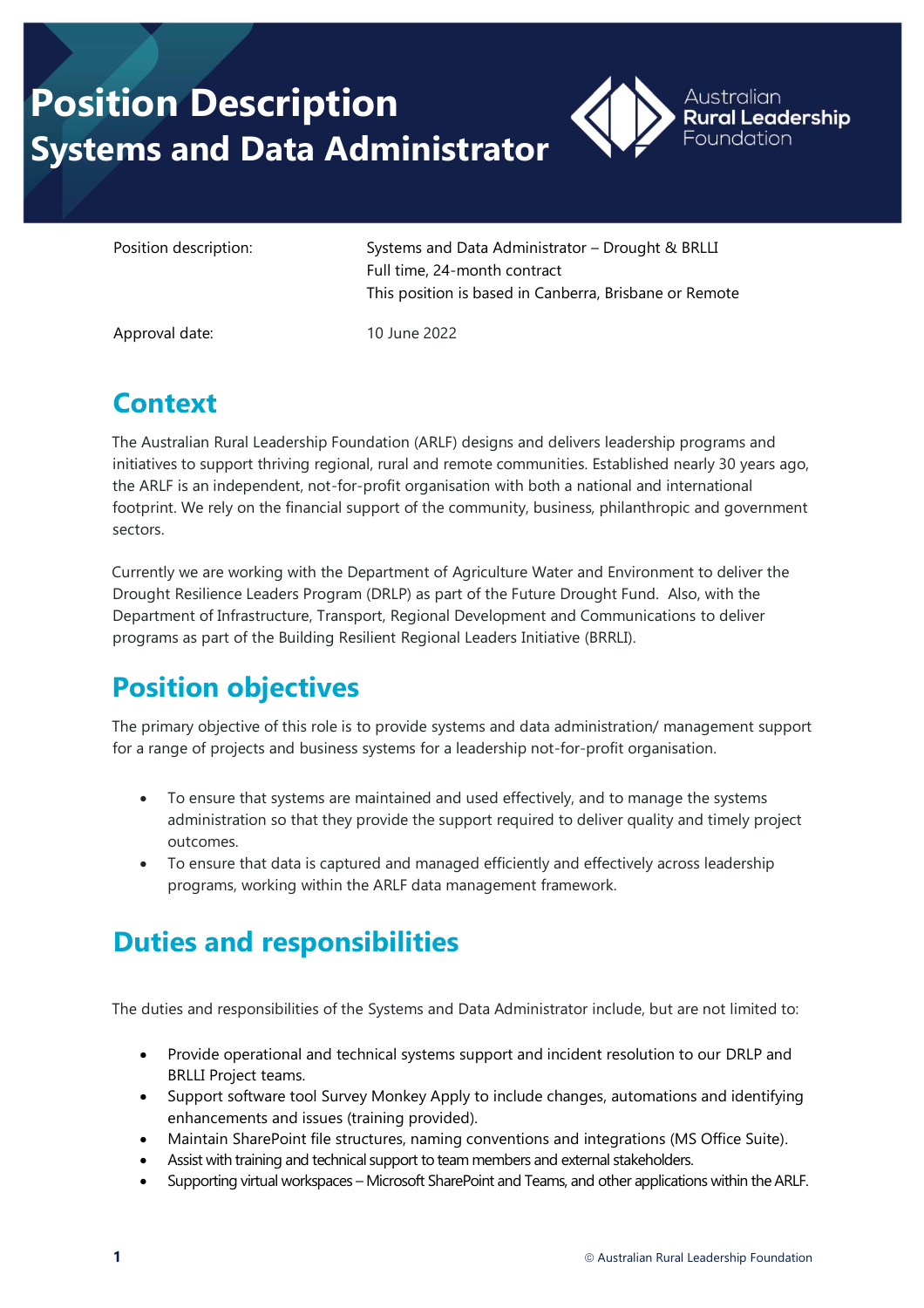- Update Project Management and CRM systems, ensuring data integrity and sharing across programs.
- Setting consistent standards for the definition and capture of data across multiple programs.
- Plan and manage reporting requirements including designing and running reports.
- Prepare data and reports required for the projects using system data.
- Liaise with other areas for preparation of reports and enquiries.
- Work as a member of the ARLF team to assist and support other staff as required, contributing to the broader role and aims of the organisation.

### **Organisational relationships**

The occupant of this position is:

- Managed by Director, Finance and Operations.
- Accountable to the Chief Executive.
- Required to work collaboratively with other ARLF staff to ensure the ARLF's communications are aligned.

#### **Delegations and authorities**

- Financial delegations and authorities are not associated with this position.
- The occupant of the position will assist in the monitoring of specified budget information for designated projects and programs and is required to certify invoices in relation to the availability of funds.

#### **Conditions of employment**

Detailed conditions of employment are set out in the employee's contract and the ARLF's Staff Handbook. It is a condition of employment that ARLF employees are fully vaccinated against COVID-19 unless they have a protected attribute.

From time to time there may be an increase in weekly hours and the requirement to perform higher duties. The requirements listed below are representative of the knowledge, skills and/or ability required. Reasonable accommodations may be made to enable individuals with disabilities to perform the functions required of the position.

#### **About you**

You are a person who has an eye for detail and enjoys juggling a range of tasks and diverse stakeholders. You enjoy working in a small team and are willing to pitch in to help others.

You want to be part of an organisation that has leadership development at its core and the greater good of regional rural and remote Australia as its objective.

The successful applicant will need to possess the following:

- 1. Previous experience in providing administrative and ICT support services or similar role
- 2. Technical proficiency with MS Office products and key software (Survey Monkey Apply, SharePoint, Trello, eTapestry) or ability to learn.
- 3. Ability to build programs and analyse systems.
- 4. Attention to detail in data and administrative tasks.